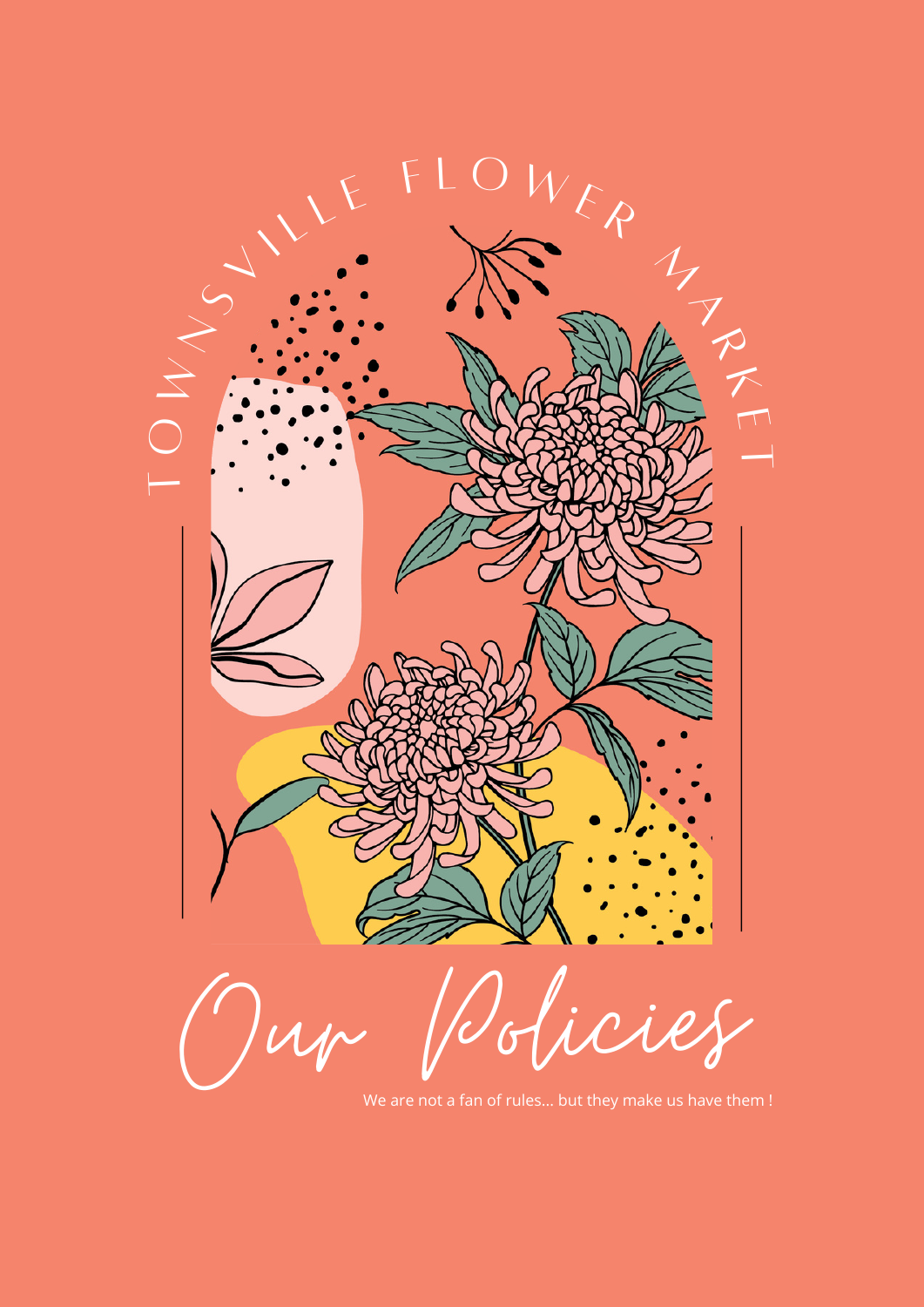

# OFFICAL STUFF

#### **D E L I V E R I E S :**

Townsville Flower Market offers a same-day delivery service from Monday to Friday (excluding Public Holidays) . Due to the demand for deliveries we are unable to offer specific timed deliveries. The cut off for orders each day for same day delivery is 1pm Monday - Friday. Orders received after 1pm Monday - Friday will be delivered the following business day - excluding Saturday's

We offer 2 rounds of deliveries per day from Monday to Friday.

AM delivery run between 9am - 12noon OR PM delivery run from 1pm - 5pm. To secure a AM delivery spot your order must be in the day prior .. This allows us time to design your order and have it ready for our driver to leave the store on the first run.

We only have one full time driver so please be aware that whilst we will make every attempt to have you ordered delivered as quickly as possible and will take into account school times, work hours and traffic conditions to complete your delivery.

#### **D E L I V E R Y F E E A N D A R E A S :**

We offer a flat fee delivery service of \$15 per delivery.

The following areas are outside our delivery zone: Alice River, Alligator Creek, Bagal Beach, Bluewater, Black River, Jensen, Julago, Magnetic Island, Purono Park, Rangewood, Rollingstone, Rupertswood, Saunders Beach, Stuart,Toolakea, Toomula Beach and outer suburbs beyond these areas. We reserve the right to accept or decline delivery areas.

For reasons outside of our control, our website will occasionally accept an area in the excluded delivery zones. This is due to some areas being included in large postcode zones and it is unavoidable. Should you place and order for an excluded delivery zone and it is accepted, we will promptly contact you and a refund will be offered.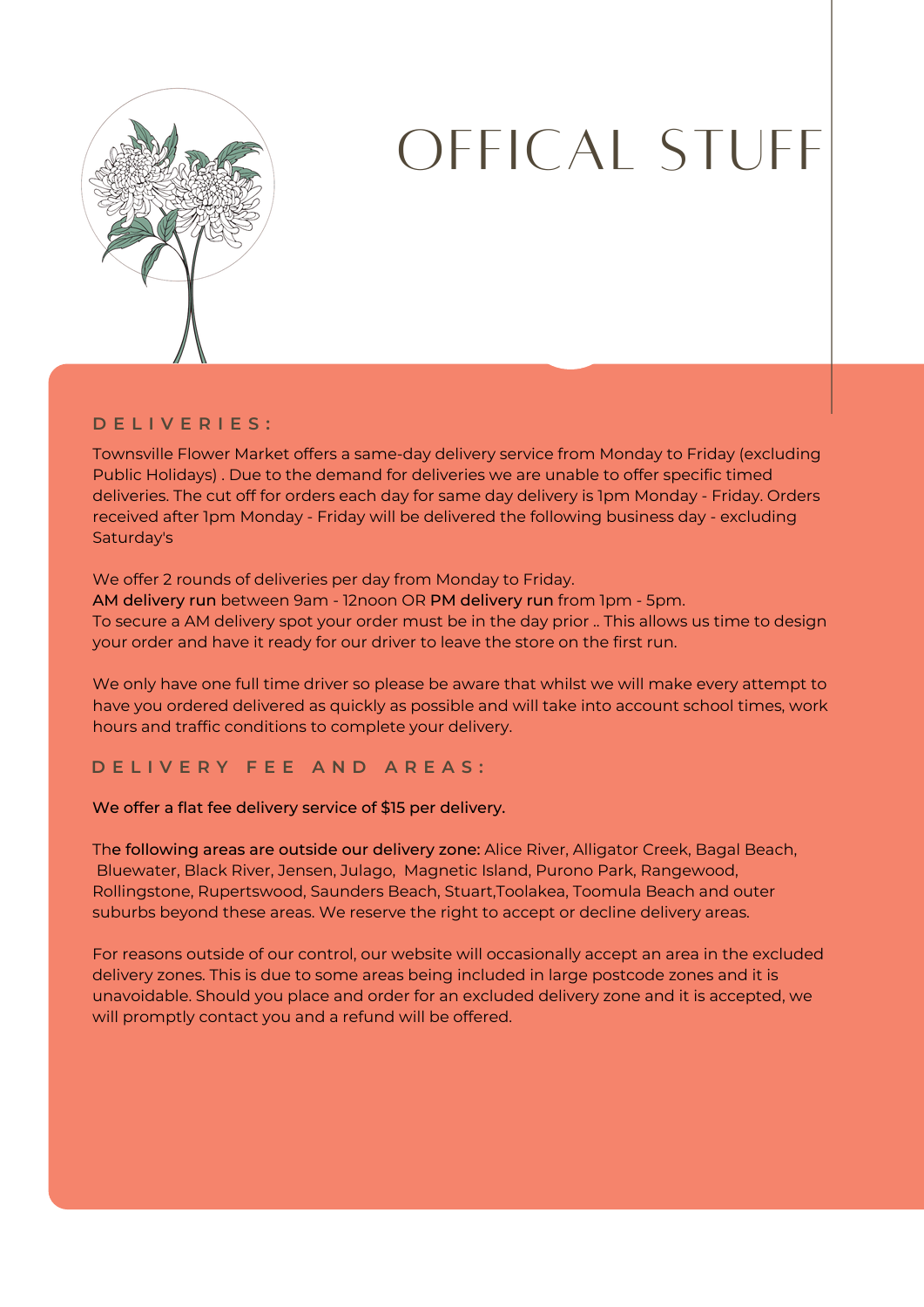

## OFFICAL STUFF

#### **T H E H U R D L E S W I T H D E L I V E R I E S :**

The more information you can give us to assist with your delivery the smoother the operation will be. Due to COVID we will be practising a "non-contact" delivery service until further notice and will leave the item in a safe place at the property. We will knock to notify the recipient of course !

If we attend a property and we are unable to access the premises or complete the delivery for whatever reason - for example locked gates, dogs on premises, not safe to leave the order (due to weather, risk of theft), wrong delivery details provided etc.

Our driver will attempt to contact the recipient if a number has been provided for further instructions or alternatively, our driver will leave a "attempted delivery" card in the letterbox advising that we have attended and to collect the delivery item from our store within the allocated hours or contact us for further instructions. The delivery will be returned to store and we will contact the sender and advise.

We reserve the right to deem when a delivery is safe to complete or not. Our driver does not know that the dog is friendly and "won't bite" so if it is barking at the gate we won't be testing to find out. Please understand that the safety of our staff is our priority at all times.

#### **R E - D E L I V E R Y F E E S**

Should the initial delivery attempt fail and your order is returned to the store and you would like us to re-deliver to the recipient, a re-delivery fee applies of \$15 for each additional attempt.